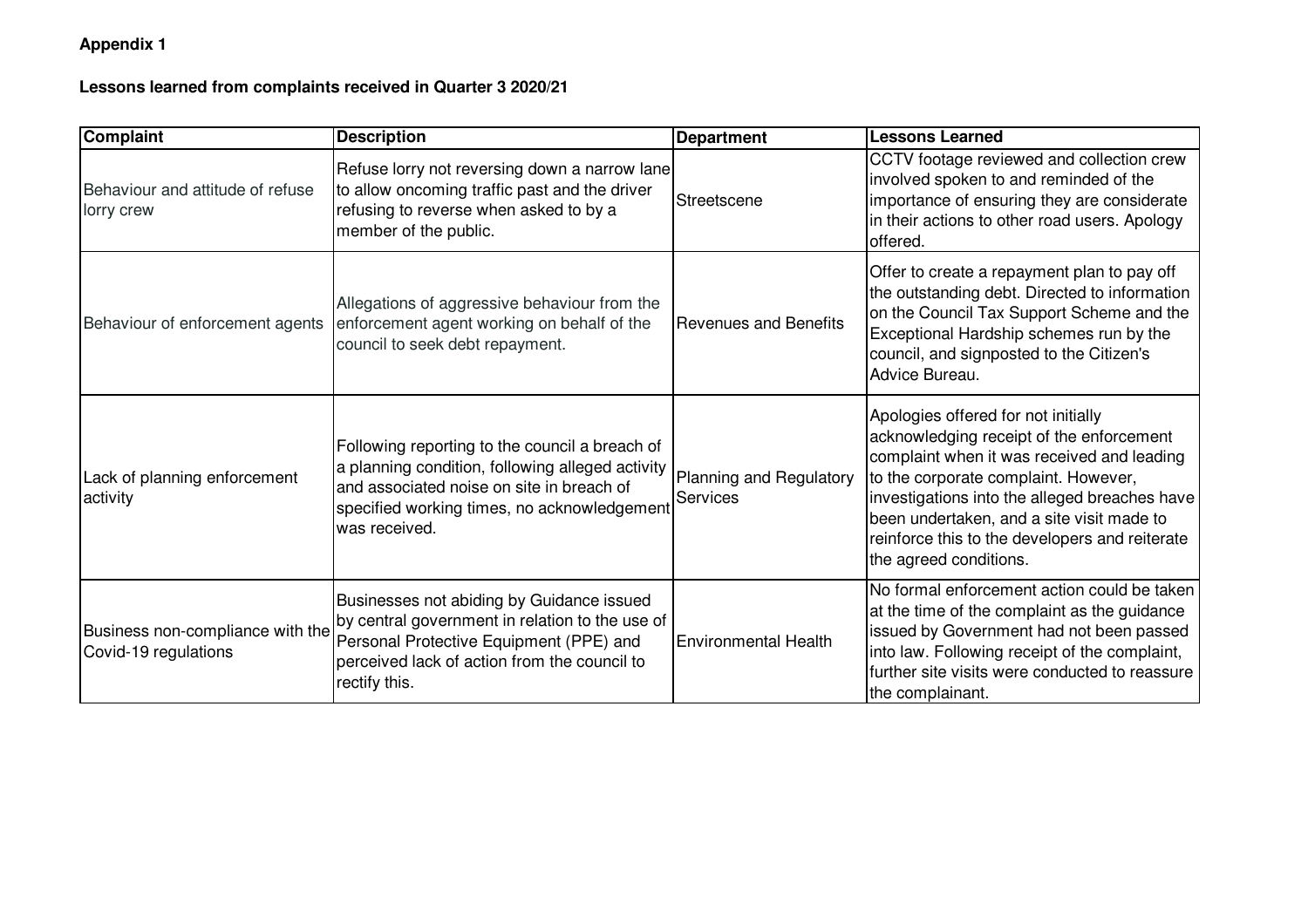## **Appendix 1Lessons learned from historic complaints in 2020/21**

| Complaint                                                                                                                       | <b>Description</b>                                                                                                                              | <b>Department</b>           | <b>Lessons Learned</b>                                                                                                                                                                                                                                                                                                                                                                                                                                                                                                |
|---------------------------------------------------------------------------------------------------------------------------------|-------------------------------------------------------------------------------------------------------------------------------------------------|-----------------------------|-----------------------------------------------------------------------------------------------------------------------------------------------------------------------------------------------------------------------------------------------------------------------------------------------------------------------------------------------------------------------------------------------------------------------------------------------------------------------------------------------------------------------|
| Closure of public toilets                                                                                                       | Frustration with the closure of the public<br>toilets during the lockdown period                                                                | <b>Community Team</b>       | Explanation that we are trying to strike a<br>delicate balance for our citizens, as some<br>people are asking us to keep amenities<br>closed and others are asking us to open our<br>amenities. As a result of the feedback<br>received, we have begun to open toilets on<br>market days, as this has been a way to<br>ensure the health and safety of our citizens<br>and visitors. Assurance given that the<br>feedback has been taken onboard as part of<br>ongoing risk assessments of the public<br>conveniences |
| Licence dispute                                                                                                                 | Questioned why a licence had been given<br>with the restrictions on meeting in groups and<br>social distancing in place.                        | <b>Environmental Health</b> | Complainant informed that the applicant did<br>not require a licence to operate and did not<br>receive any type of licence or endorsement<br>from Ryedale District Council. Events of this<br>nature are not strictly prohibited at this<br>moment in time by any Coronavirus<br>Restriction Regulations and can go ahead<br>provided they are conducted in a Covid-19<br>secure way.                                                                                                                                 |
| Lack of contact from Ryedale<br>District Council before the closure<br>of the last round of the Collective<br>Switching auction | Resident did not receive notification to register<br>for the latest collective switching auction<br>despite being involved in previous auctions | Housing                     | Apology given for any distress caused.<br>Choices 4 Energy to notify resident of future<br>auctions                                                                                                                                                                                                                                                                                                                                                                                                                   |